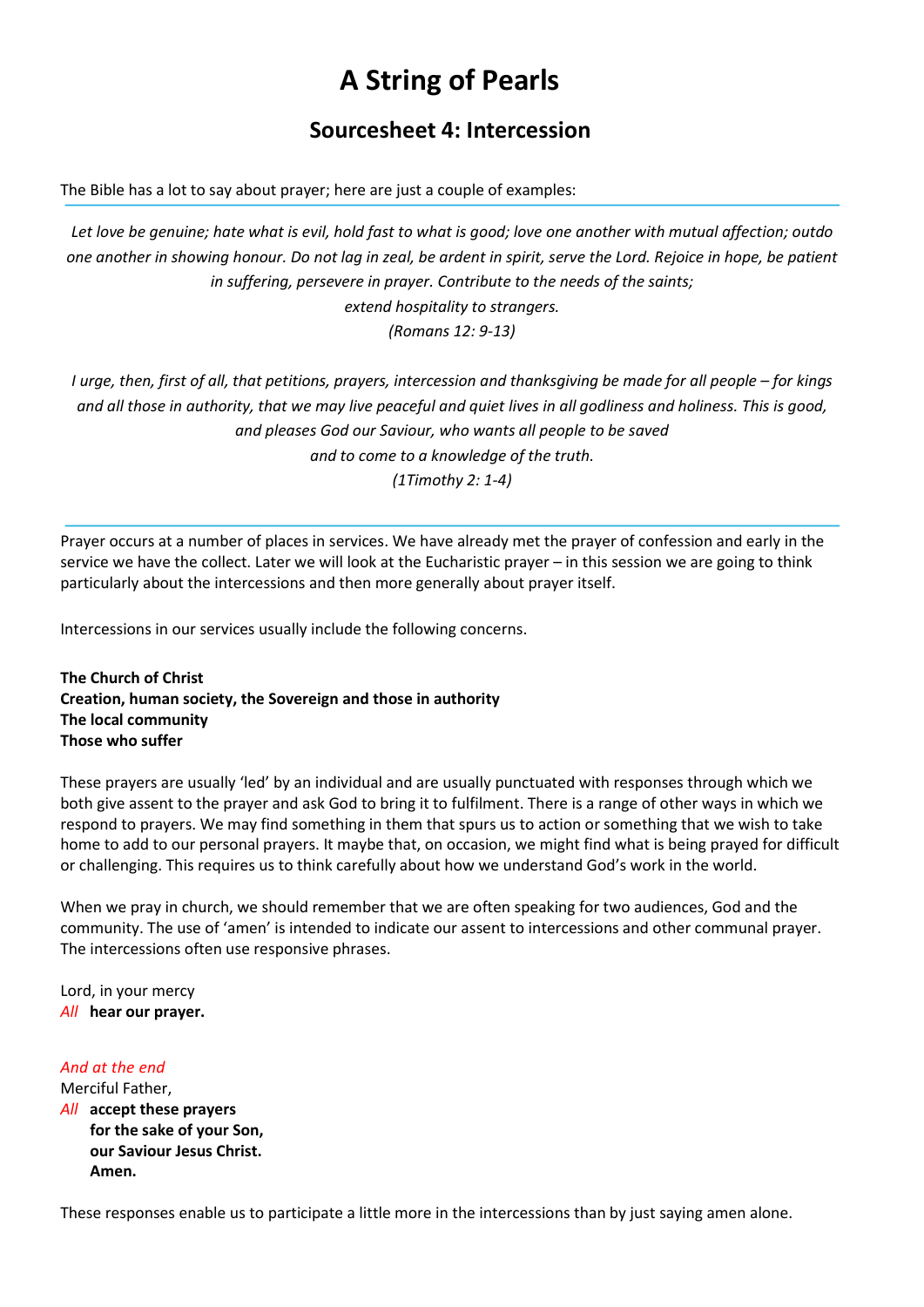There are other sorts of prayers in the service penitential prayer, personal petitions, praise prayer and thanksgiving prayer.

There is also a very wide range of personal prayer from the recitation of set forms such as Morning Prayer to completely informal, even familiar, language. Some personal prayer focusses more on 'listening' to God rather than speaking to God. Jesus has some very interesting words to say about prayer:

"And whenever you pray, do not be like the hypocrites; for they love to stand and pray in the synagogues and at the street corners, so that they may be seen by others. Truly I tell you, they have received their reward. But whenever you pray, go into your room and shut the door and pray to your Father who is in secret; and your Father who sees in secret will reward

you. (Matthew 6: 5-13)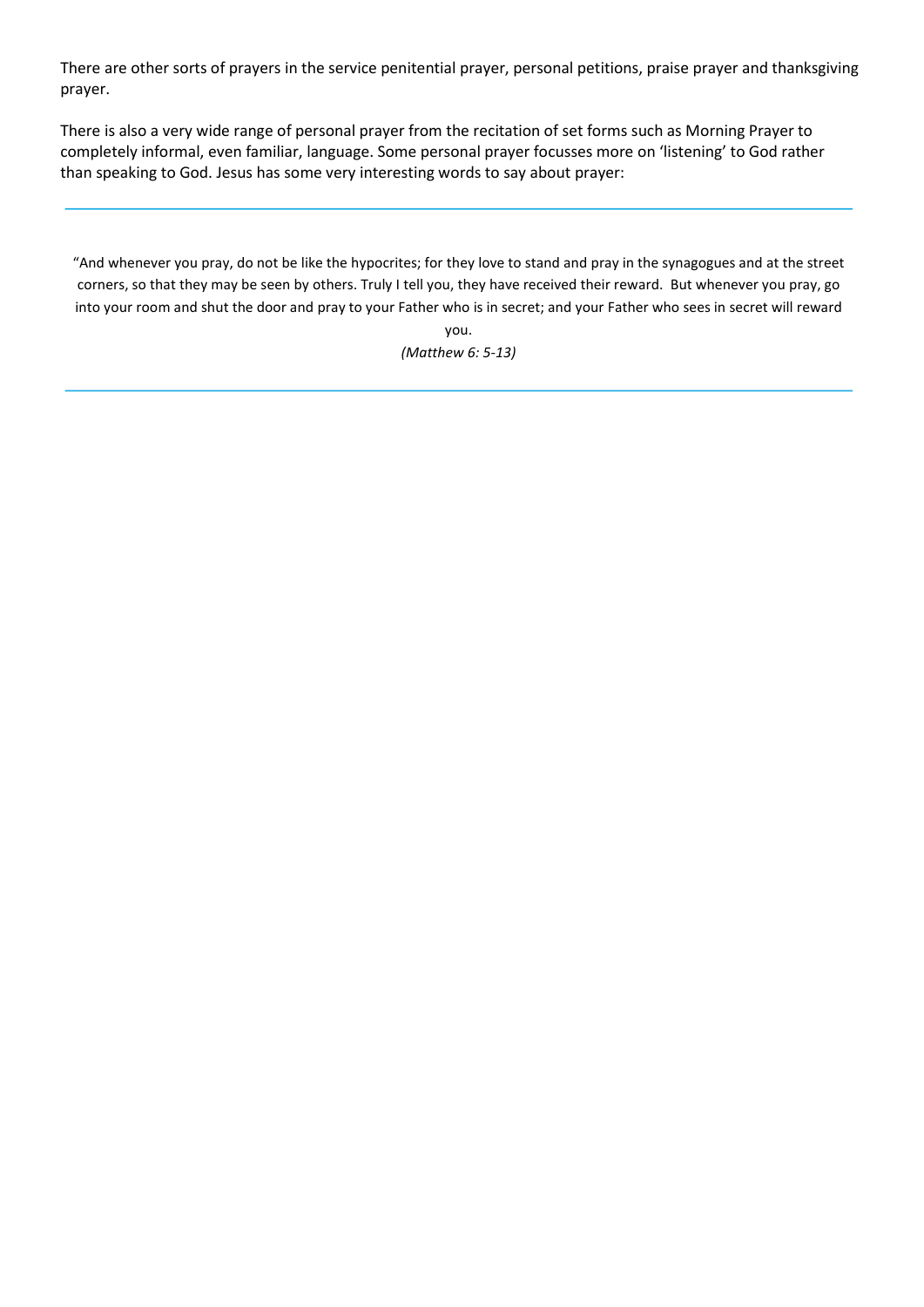## A String of Pearls

Talksheet 4 —Intercession

1 Timothy 2:1-8

## WELCOME – Breaking the ice (Aim for 10 mins)

#### Psalm 100

Make a joyful noise to the Lord, all the earth. Worship the Lord with gladness; come into his presence with singing.

Know that the Lord is God. It is he that made us, and we are his; we are his people, and the sheep of his pasture.

> Enter his gates with thanksgiving, and his courts with praise. Give thanks to him, bless his name.

For the Lord is good; his steadfast love endures forever, To start the session read Psalm 100 together. After a moments' stillness read it again and think especially of the line— 'we are his people, and the sheep of his pasture. '

The pastures are what sustains the sheep Does worship sustain us as 'God's sheep'? What else sustains us?

## WORD – Applying the truth (Aim for 45 mins)

What was it like to be involved in the early church? Acts tells us what was central to its life: Bible teaching, practical fellowship, the sacraments and prayer. The early believers demonstrated social responsibility, were respected by outsiders and daily saw people come to Christ (Acts 2:42-47). Often our church life falls far short of the biblical ideal. Prayer needs its rightful place in the agenda.

In this passage we find the apostle Paul addressing various issues concerning the church and its worship. Interestingly, Paul addresses the issue of prayer first – as one of primary importance to the early church in Ephesus in which Timothy was involved. The issues Paul discusses also provide us with a framework in which to review what we have learned in the studies so far.

1. Read 1 Timothy 2:1-8. What reasons does Paul give in the passage for the importance of prayer?

2. Apart from giving instruction on prayer, Paul also discusses essential Christian doctrines in verse 4-6. What do you think Paul is implying here about the relationship between prayer and doctrine?

3. Paul encourages us to pray for all people, but then highlights a particular example (v.2). Why is prayer for such people important? (You may also want to draw on studies 3-5 in your response.)